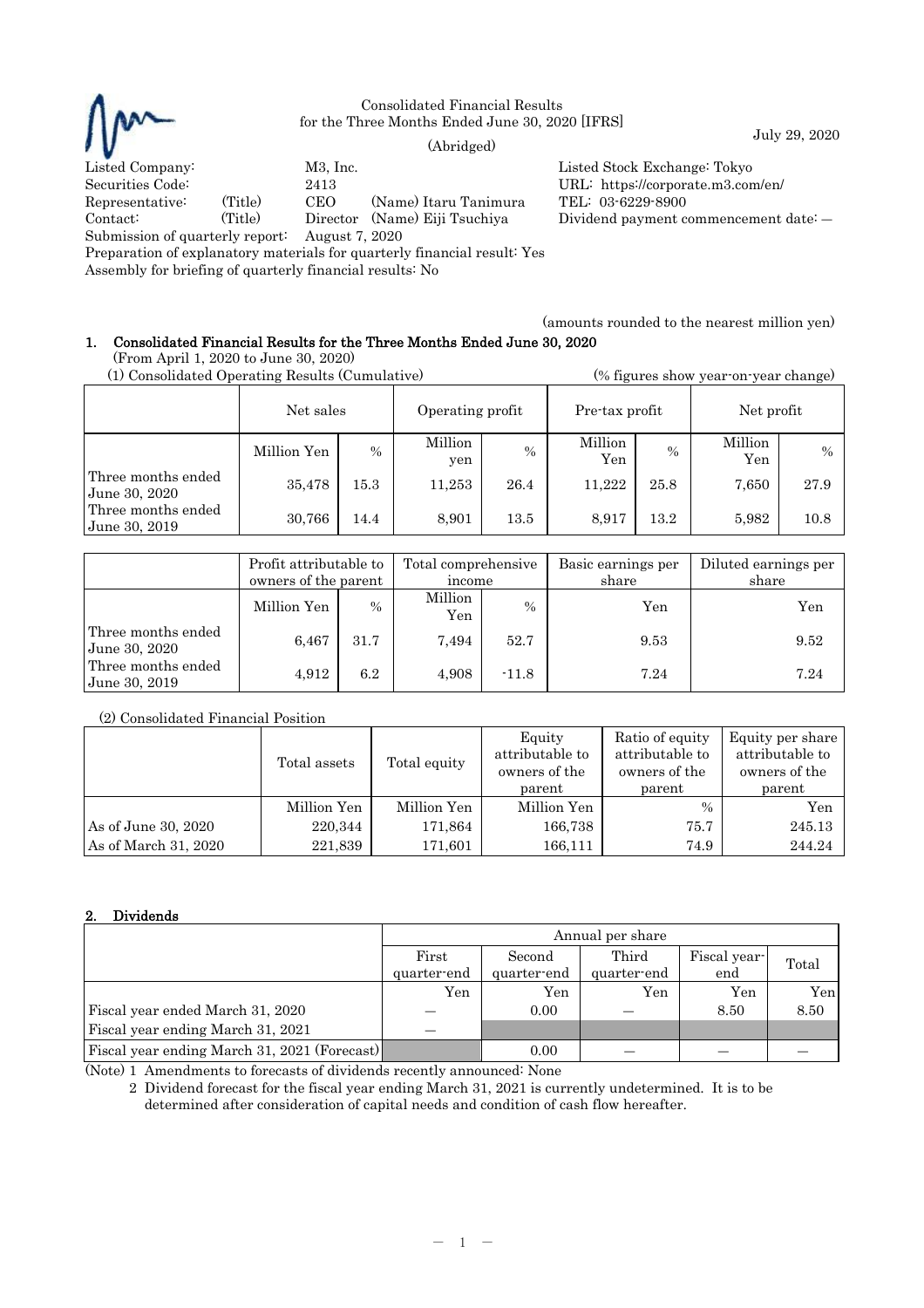### 3. Consolidated Financial Results Forecast for the Fiscal Year Ending March 31, 2021

(From April 1, 2020 to March 31, 2021)

Consolidated financial results forecast for the fiscal year ending March 31, 2021 is undisclosed due to the inability to reasonably gauge the COVID-19 global pandemic impact on M3 group's business environment. Forecasts will be provided promptly once the environment allows for proper estimates.

## ※ Notes

(1) Changes in significant subsidiaries during the period (changes in specific subsidiaries accompanying changes in scope of consolidation): None

(2) Changes in accounting policies and accounting estimates:

- (i) Changes in accounting policies required by IFRS: None
- (ii) Changes in accounting policies other than item (i) above: None
- (iii) Changes in accounting estimates: None

(3) Number of shares issued (common stock)

| (i) Number of shares outstanding at the end of the period (including treasury shares) |             |        |  |  |  |
|---------------------------------------------------------------------------------------|-------------|--------|--|--|--|
| As of June 30, 2020                                                                   | 678,686,400 | shares |  |  |  |
| As of March 31, 2020                                                                  | 678,645,600 | shares |  |  |  |
| (ii) Number of treasury stock at the end of the period                                |             |        |  |  |  |
| As of June 30, 2020                                                                   | 65,068      | shares |  |  |  |
| As of March 31, 2020                                                                  | 65,002      | shares |  |  |  |
| (iii) Average number of shares during the period (cumulative)                         |             |        |  |  |  |
| As of June 30, 2020                                                                   | 678,599,342 | shares |  |  |  |
| As of June 30, 2019<br>678,396,682<br>shares                                          |             |        |  |  |  |

※ Indication regarding implementation status of the quarterly review procedures This quarterly financial report is outside the scope of the review procedures for quarterly financial statements.

※ Explanation of proper use of financial results forecasts, and other special matters

(1) Caution regarding statements concerning the future

The forward-looking statements herein are based on information available to the Company and on certain assumptions deemed to be reasonable at the date of publication of this document. They are not intended as the Company's commitment to achieve such forecasts, and actual results may differ significantly due to various factors.

(2) Explanatory materials for quarterly financial result

Explanatory materials for quarterly financial results will be posted on our website on Wednesday, July 29, 2020.

## 4. Qualitative Information on Quarterly Results

### (1) Explanation of consolidated operating results

In Japan, various services are provided for the 290,000+ physician members via the "m3.com" website designed for medical professionals.

Medical Platform includes services which allows member physicians to proactively receive continuous and frequent information via the "m3.com" platform such as the "MR-kun family" services, marketing research capabilities paneling the physician members, and "QOL-kun" which provides marketing support for nonhealthcare related corporates desiring to advertise daily life services to doctors, offering a wide menu range for catering to various agendas and purposes of clients. Additionally, provision of next generation sales reps, or "Medical Marketers," and healthcare advertisement agency services are also being expanded via group companies.

Evidence Solution includes clinical trial related services centered around "Mr. Finder" which excavates institutions and patient participants for clinical studies, large-scale clinical study services, assistance with clinical trial operations provided by CROs, and administrative and operations support across the entire clinical trial process by SMOs, all provided through various group companies.

Career Solution provides job search and placement services for physicians and pharmacists through M3 Career, Inc.

Site Solutions provides services supporting medical institutions.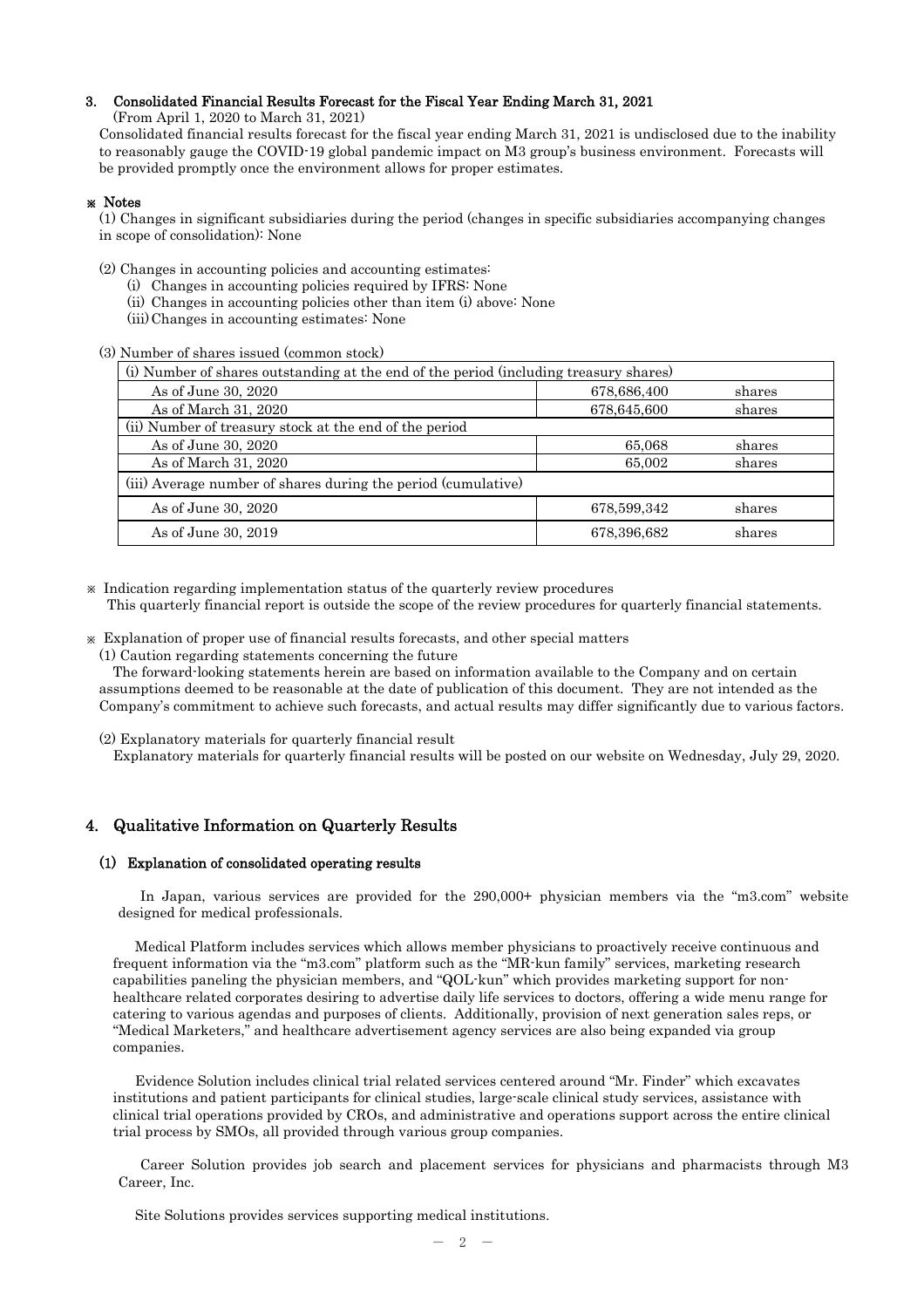Furthermore, consumer facing services such as the "AskDoctors" (https://www.AskDoctors.jp/) website which connects public users with "m3.com" member physicians for answers to daily health questions, healthcare professional education such as national examination preparatory services provided by TECOM Corporation, and LINE Healthcare Corporation established with LINE Corporation to provide online healthcare business, are all being expanded.

In Overseas, the U.S. portal website, "MDLinx," designed for healthcare professionals, continues to expand its member network based services catering towards pharmaceutical companies, as well as its career support services for physicians and clinical trial support services. In Europe, the "Doctors.net.uk" U.K. portal website is expanding services for pharmaceutical companies, along with pharmaceutical database services offered by the Vidal Group in France, Germany, and Spain. In China, the portal website designed for healthcare professionals has topped 3 million physician registrations, expanding at a healthy pace. We have also launched a joint venture in India.

Additionally, membership and panel participation at websites operated by M3 group starting with Japan, U.S., Europe, China, and Korea, now totals over 6 million physicians, enabling provision of marketing research services that span across a global scale.

| Consolidated quarterly results for the first quarter (cumulative) is as below. | (Unit: Million Yen)                                                          |                                                                            |                             |           |                                                                          |  |
|--------------------------------------------------------------------------------|------------------------------------------------------------------------------|----------------------------------------------------------------------------|-----------------------------|-----------|--------------------------------------------------------------------------|--|
|                                                                                | Three months ended<br>June 30, 2019<br>$(April 1, 2019$ to<br>June 30, 2019, | Three months ended<br>June 30, 2020<br>(April 1, 2020 to<br>June 30, 2020, | First quarter<br>comparison |           | (Reference)<br>Previous consolidated<br>fiscal year<br>(April 1, 2019 to |  |
|                                                                                | cumulative)                                                                  | cumulative)                                                                |                             |           | March 31, 2020)                                                          |  |
| Net sales                                                                      | 30,766                                                                       | 35,478                                                                     | $+4,712$                    | $+15.3%$  | 130,973                                                                  |  |
| Operating Profit                                                               | 8,901                                                                        | 11,253                                                                     | $+2,352$                    | $+26.4%$  | 34,337                                                                   |  |
| Pre-Tax Profit                                                                 | 8.917                                                                        | 11,222                                                                     | $+2,305$                    | $+25.8\%$ | 34,610                                                                   |  |
| Net Profit                                                                     | 5,982                                                                        | 7,650                                                                      | $+1,669$                    | $+27.9%$  | 24,153                                                                   |  |

(Segment results) (Unit: Million yen) Three months ended June 30, 2019 (April 1, 2019 to June 30, 2019, cumulative) Three months ended June 30, 2020 (April 1, 2020 to June 30, 2020, cumulative) First quarter comparison Medical Platform Segment Net Sales 10,333  $\vert$  13,612 +3,279 +31.7% Segment Profit  $3,643$   $6,200$   $+2,557$   $+70.2\%$ Evidence Solution Segment Net Sales 5,254 4,725 -529 -10.1% Segment Profit 977 803 -174 -17.8% Career Solution Segment Net Sales 5,545 5,369 176 -3.2% Segment Profit  $2.647$   $2.364$   $-282$   $-10.7\%$ Site Solution Segment Net Sales 2,730 3,668 +938 +34.4% Segment Profit 159 140 140 -19 -11.7% Overseas Segment Net Sales 6,940 6,940 8,242 +1,302 +18.8% Segment Profit 1,282 1,960 +678 +52.9% Other Emerging Businesses Segment Net Sales 695 695 656 -39 -5.6% Segment Profit  $18 \t 18 \t 37 \t +18 \t +100.1\%$ Adjustment  $Segment Net Sales$   $(732)$   $(795)$  $Segment Profit$   $176$   $(251)$ Total Net Sales 30,766 35,478 +4,712 +15.3% Operating Profit  $8,901$   $11,253$   $+2,352$   $+26.4\%$